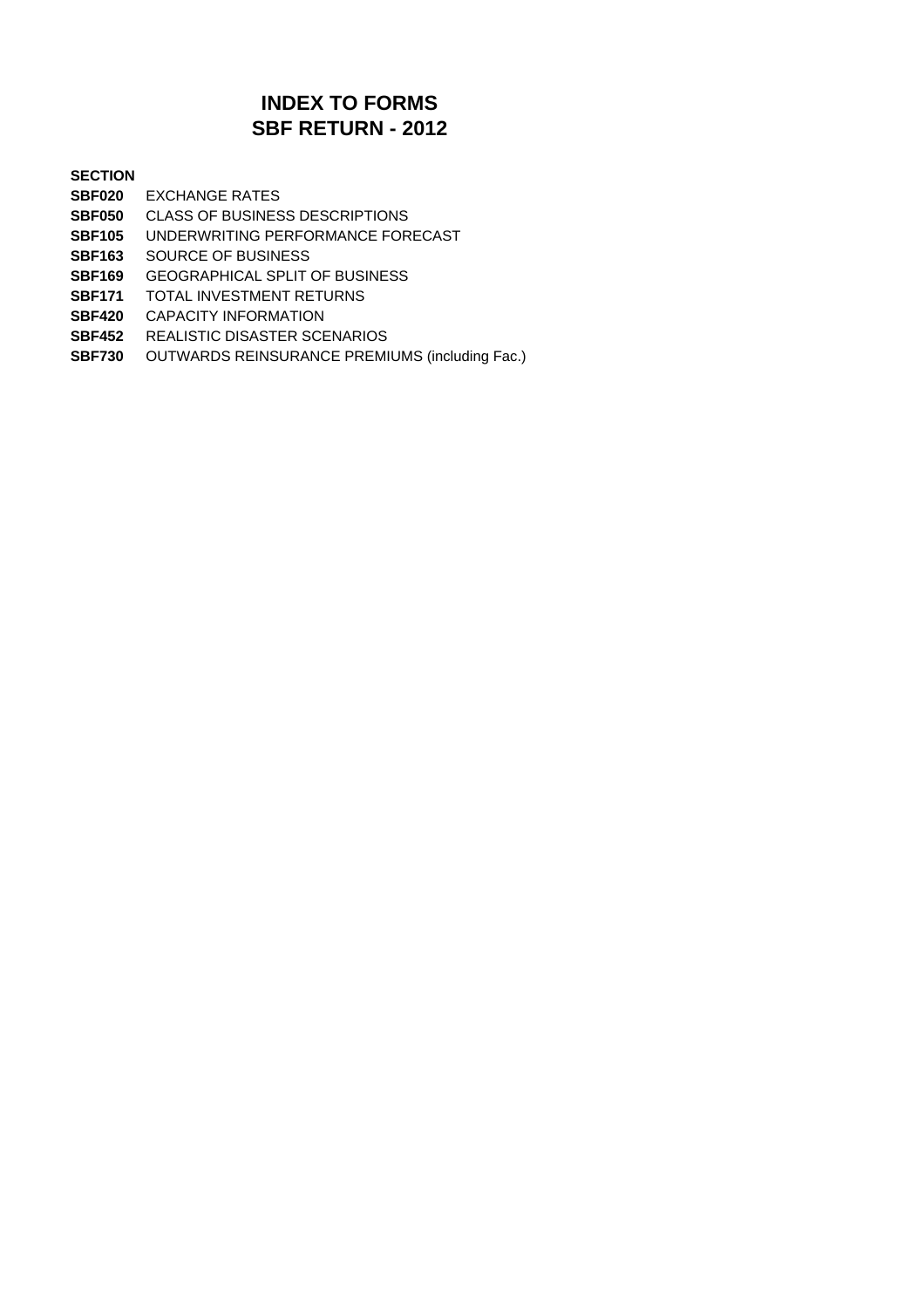# **FRANCHISE PERFORMANCE MANAGEMENT SYNDICATE BUSINESS FORECAST REPORTING PACK**

| <b>Syndicate</b>           | 33            |
|----------------------------|---------------|
| <b>Year of Account</b>     | 2012          |
| <b>Managing Agent</b>      | <b>Hiscox</b> |
| <b>Managing Agent Code</b> | 1915C         |

| <b>Currency</b> | <b>Plan Rate of Exchange</b> |
|-----------------|------------------------------|
| GBP             |                              |
| CAD             | 1.56                         |
| <b>EUR</b>      | 1.13                         |
| חפו             | 1.60                         |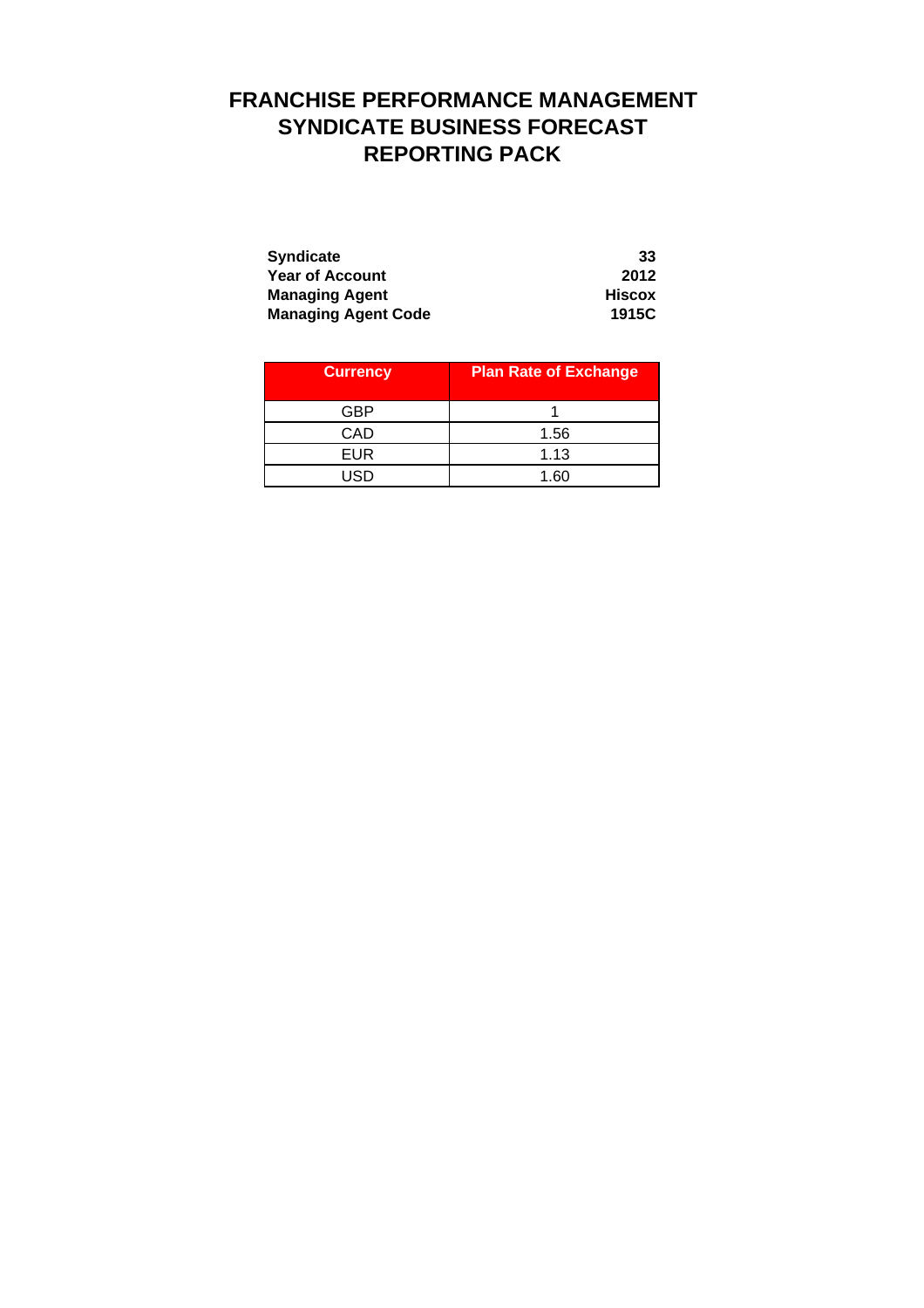#### **CLASS OF BUSINESS DESCRIPTIONS**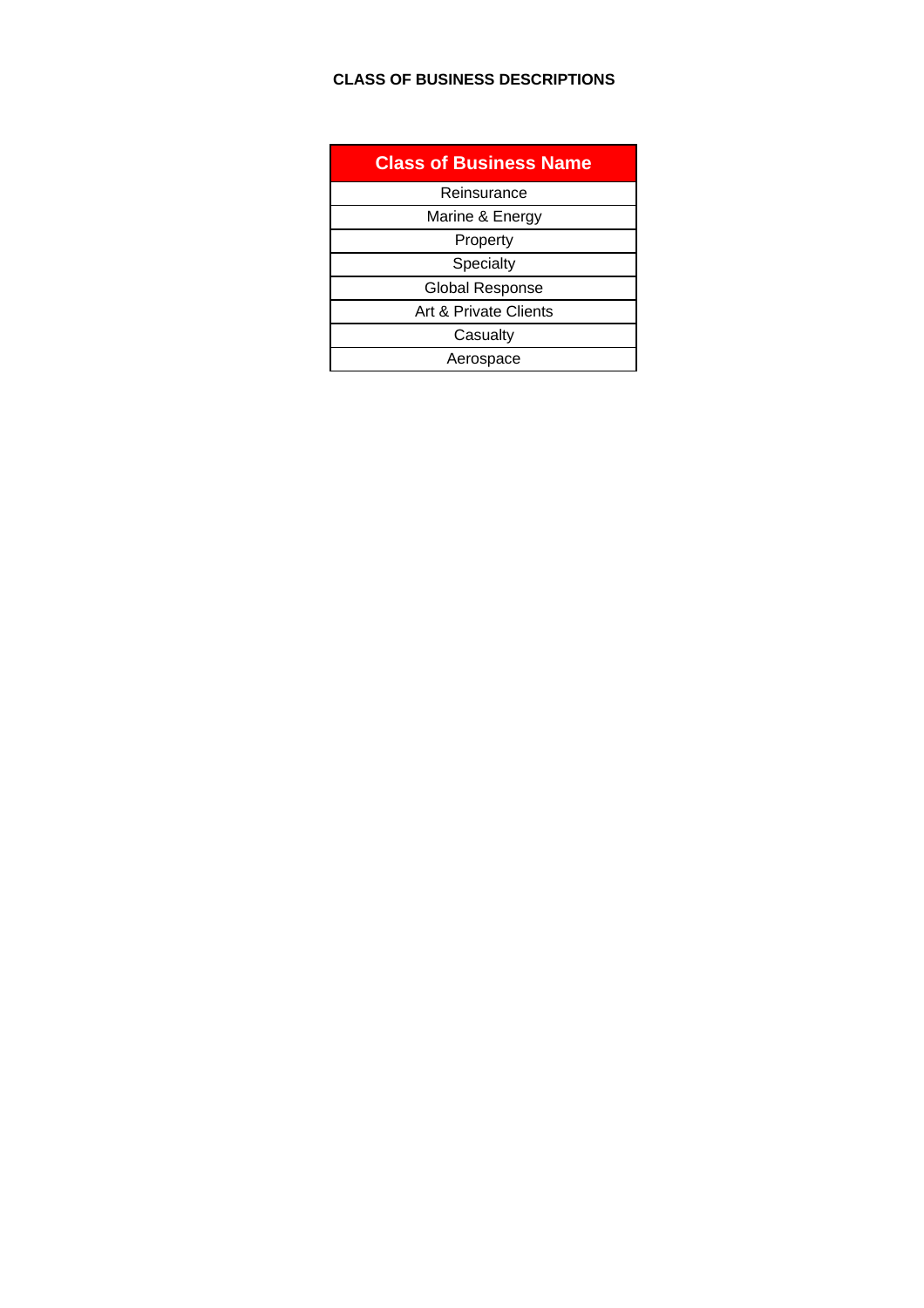## **105 UNDERWRITING PERFORMANCE FORECAST BY PURE YEAR OF ACCOUNT AT ULTIMATE 2012 Syndicate 33**

|                                      | CNV                           |
|--------------------------------------|-------------------------------|
| <b>Class of Business Description</b> | <b>Gross premiums written</b> |
| Reinsurance                          | 303,668,556                   |
| Marine & Energy                      | 136,997,797                   |
| Property                             | 128,216,054                   |
| Specialty                            | 28,368,503                    |
| <b>Global Response</b>               | 95,519,717                    |
| Art & Private Clients                | 53,078,019                    |
| Casualty                             | 25,071,882                    |
| Aerospace                            | 10,604,521                    |
| <b>Total</b>                         | 781,525,049                   |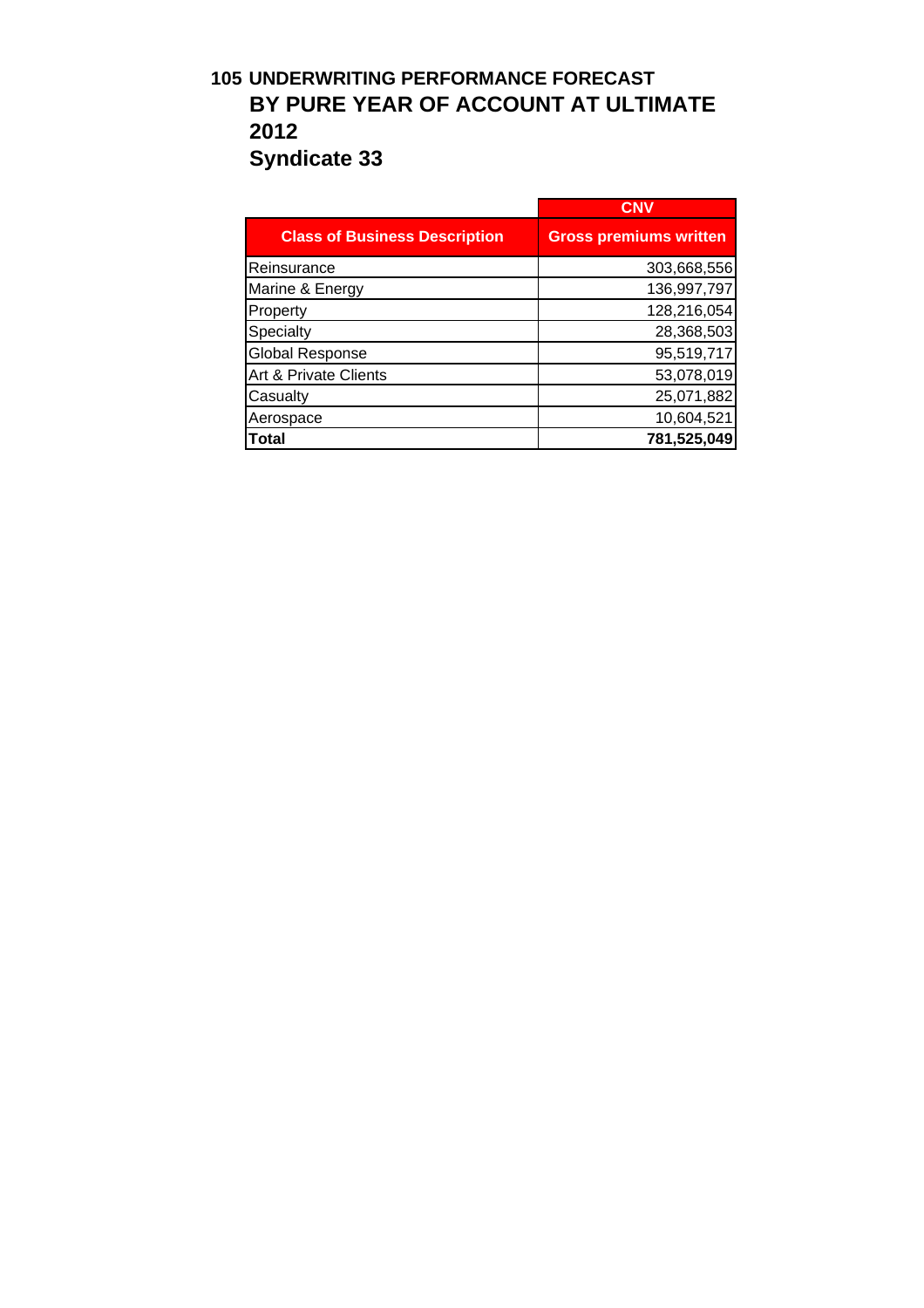#### **163 SOURCE OF BUSINESS BY PURE YEAR OF ACCOUNT AT ULTIMATE 2012 CURRENCY** CNV **Syndicate 33**

#### **1) Forecast of gross premiums written**

| <b>DIRECT</b>                                              |             |
|------------------------------------------------------------|-------------|
| <b>Binding Authority, Service Companies and Line Slips</b> |             |
| Binding Authorities delegated outside the Managing Agent   | 166,830,977 |
| 2 Service Companies                                        | 22,831,693  |
| 3 Lineslips                                                | 31,335,339  |
| 4 Other Direct Business                                    | 193,954,813 |
| <b>REINSURANCE</b>                                         |             |
| 5 Facultative                                              | 48,480,321  |
| 6 Treaty Proportional                                      | 37,564,776  |
| <b>Excess of Loss</b>                                      | 264,664,425 |
| 8 Stop Loss                                                | 15,862,705  |
|                                                            |             |
| $9$ TOTAL (Sum 1 to 8)                                     | 781,525,049 |

**2)**

**Brokers anticipated to provide in excess of 5% of the forecast gross** 

**premiums written together with the % of income expected from each.** 

| <b>Broker Name</b>                    | $\frac{9}{6}$ | <b>Gross premiums written</b> | <b>Business</b><br>arrangement fees<br>payable |
|---------------------------------------|---------------|-------------------------------|------------------------------------------------|
| AON/554 Aon Ltd                       | 0.245%        | 1,913,316                     |                                                |
| AGL/676 Aon Ltd                       | 0.095%        | 738,589                       |                                                |
| AON/823 Aon Ltd                       | 5.699%        | 44,539,475                    |                                                |
| ABR/875 Aon Ltd                       | 8.143%        | 63,640,627                    |                                                |
| ABR/1108 Aon Ltd                      | 6.382%        | 49,874,465                    |                                                |
| AON/1907 Aon Benfield Italia S.p.A.   | 0.062%        | 486,122                       |                                                |
| ABR/790 Aon Ltd                       | 0.005%        | 40,609                        |                                                |
| MSH/381 Marsh Ltd                     | 0.013%        | 101,217                       |                                                |
| LRM/460 Marsh Ltd                     | 0.024%        | 189,607                       |                                                |
| CTB/509 Marsh Ltd                     | 6.395%        | 49,982,318                    |                                                |
| BB /578 Marsh Ltd                     | 0.005%        | 36,499                        |                                                |
| BRE/775 Marsh Ltd                     | 9.634%        | 75,290,217                    |                                                |
| MIL/621 Miller Insurance Services Ltd | 5.971%        | 46,664,790                    |                                                |
| WIL/576 Willis Limited                | 5.053%        | 39,490,729                    |                                                |
| WLM/801 Willis Limited                | 4.397%        | 34,365,328                    |                                                |
| SCL/587 Special Contingency Risks Ltd | 0.422%        | 3,295,546                     | $\mathbf 0$                                    |

**3) % of gross premiums written expected from the following sources:**

| <b>Source of business</b> | $\frac{9}{20}$ | <b>Gross premiums written</b> |  |
|---------------------------|----------------|-------------------------------|--|
| Consortium                | 0.00%          |                               |  |
| Website                   | 0.28%          | 2,188,270                     |  |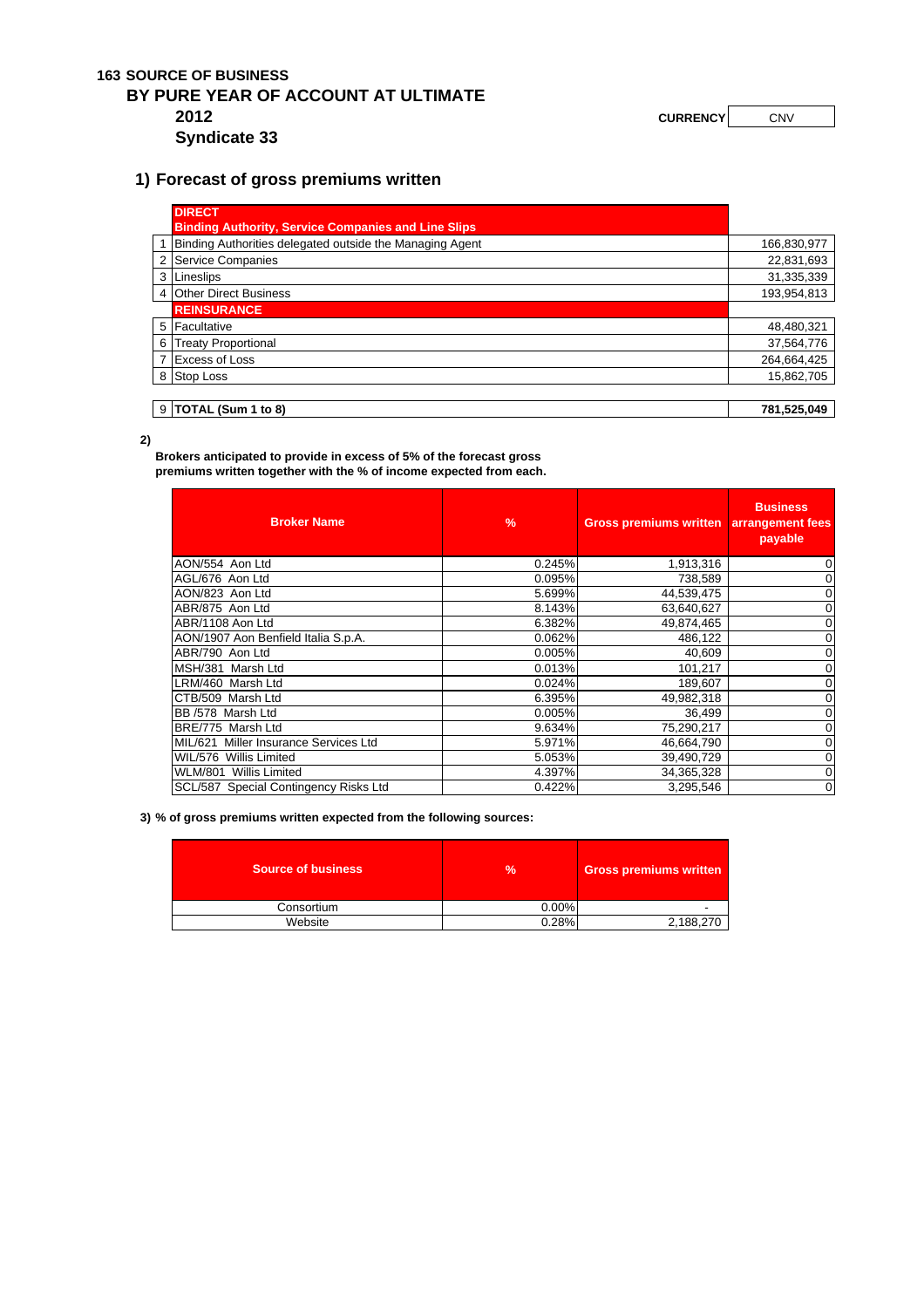### **169 GEOGRAPHICAL SPLIT OF BUSINESS BY PURE YEAR OF ACCOUNT AT ULTIMATE**

by domicile of risk **2012 CURRENCY** CNV

**Syndicate 33**

| <b>Region</b>                      | <b>Gross</b><br><b>Premiums</b><br><b>Written</b> | % of Total<br><b>Gross</b><br><b>Premiums</b><br><b>Written</b><br>% |
|------------------------------------|---------------------------------------------------|----------------------------------------------------------------------|
| <b>Americas</b>                    |                                                   |                                                                      |
| South America                      | 8,597,486                                         | 1.1%                                                                 |
| <b>North America</b>               | 352,027,202                                       | 45.0%                                                                |
| Central America                    | 1,671,757                                         | 0.2%                                                                 |
| Caribbean                          | 8,902,173                                         | 1.1%                                                                 |
| <b>Asia Pacific</b>                |                                                   |                                                                      |
| South Asia                         | 4,878,415                                         | 0.6%                                                                 |
| Oceania                            | 13,661,339                                        | 1.7%                                                                 |
| East Asia                          | 10,578,550                                        | 1.4%                                                                 |
| Central Asia                       | 965,372                                           | 0.1%                                                                 |
| <b>Europe</b>                      |                                                   |                                                                      |
| Western Europe excluding UK        | 15,054,539                                        | 1.9%                                                                 |
| UK                                 | 6,385,682                                         | 0.8%                                                                 |
| Central and Eastern Europe         | 4,928,785                                         | 0.6%                                                                 |
| <b>Middle East and Africa</b>      |                                                   |                                                                      |
| Northern Africa                    | 1,511,339                                         | 0.2%                                                                 |
| <b>Middle East</b>                 | 6,031,400                                         | 0.8%                                                                 |
| <b>Central and Southern Africa</b> | 3,466,417                                         | 0.4%                                                                 |
|                                    |                                                   |                                                                      |
| Worldwide                          | 342,864,592                                       | 43.9%                                                                |
|                                    |                                                   |                                                                      |
| <b>Total</b>                       | 781,525,049                                       |                                                                      |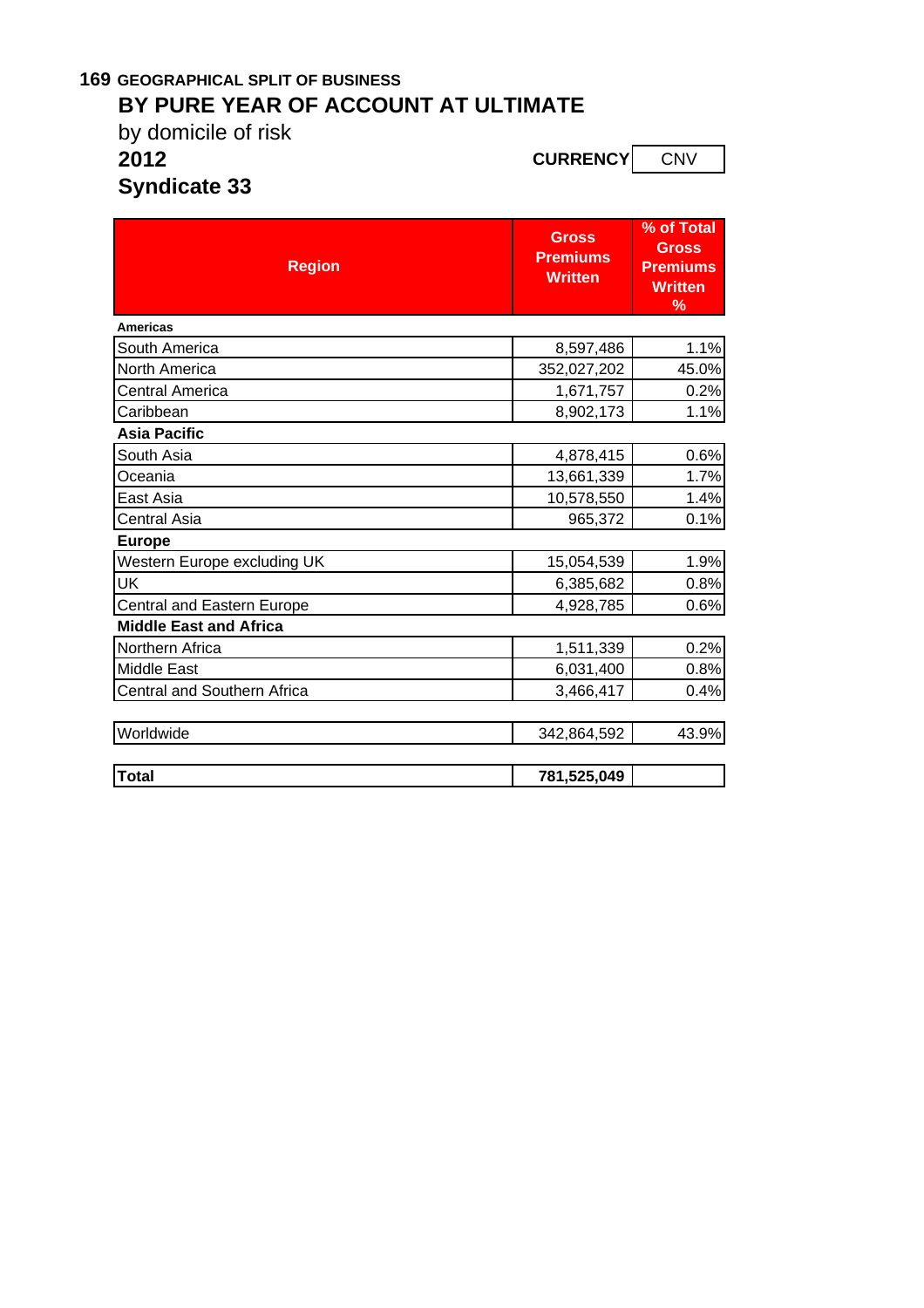## **CALENDAR YEAR 2012 Syndicate 33**

|                                      | <b>CNV</b> | GBP          | <b>USD</b>       |  |
|--------------------------------------|------------|--------------|------------------|--|
| <b>Investment return</b>             | 19,000,000 | 4,000,000    | 24,000,000       |  |
|                                      |            |              |                  |  |
|                                      |            | Return Range |                  |  |
| <b>Investment Manager</b>            | From       | To           |                  |  |
|                                      | (9/6)      | (%)          | <b>CCY</b>       |  |
| Alliance Bernstein Ltd               | 1.00%      | 2.00%        | Sterling         |  |
| Alliance Bernstein Ltd               | 1.60%      | 2.60%        | Euro             |  |
| <b>Wellington Management Company</b> | 1.50%      | 2.50%        | <b>US Dollar</b> |  |
| <b>UBS Global Asset Management</b>   | 2.00%      | 3.00%        | Can Dollar       |  |

 $\overline{a}$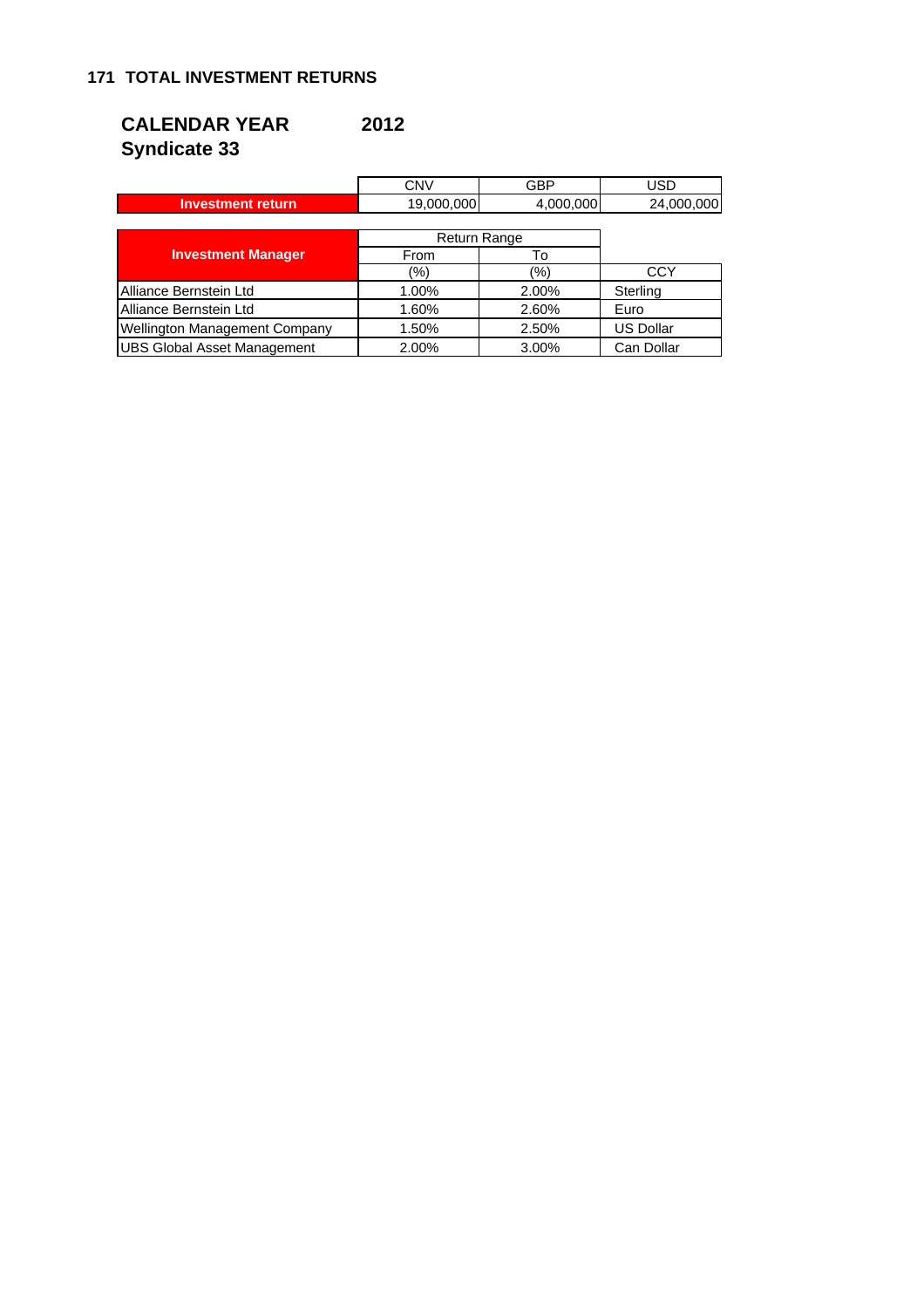#### **420 CAPACITY INFORMATION**

# **Syndicate 33**

**2012 CURRENCY CURRENCY CNV** 

| <b>Capital Provider Category</b> | <b>Estimated Level</b><br>of Support | <b>New Capacity</b> |
|----------------------------------|--------------------------------------|---------------------|
| <b>Aligned Corporate</b>         | 725,000,000                          | 72,500,000          |
| Other direct corporate           | 3,133,333                            | 313,333             |
| Members' Agent - MAPA            | 51,333,333                           | 5,133,333           |
| Members' Agent - Non MAPA        | 220,533,334                          | 22,053,334          |
| QQS Capacity                     | 23,295,072                           |                     |
| <b>Total Capacity</b>            | 1,023,295,072                        | 100,000,000         |

**Aligned (members controlled by the Managing Agent) Member** 

| <b>Member</b><br><b>Number</b> | Member Name                           | Syndicate<br>Participation |  |
|--------------------------------|---------------------------------------|----------------------------|--|
| 053493D                        | Hiscox Dedicated Corporate Member Ltd | 725,000,000                |  |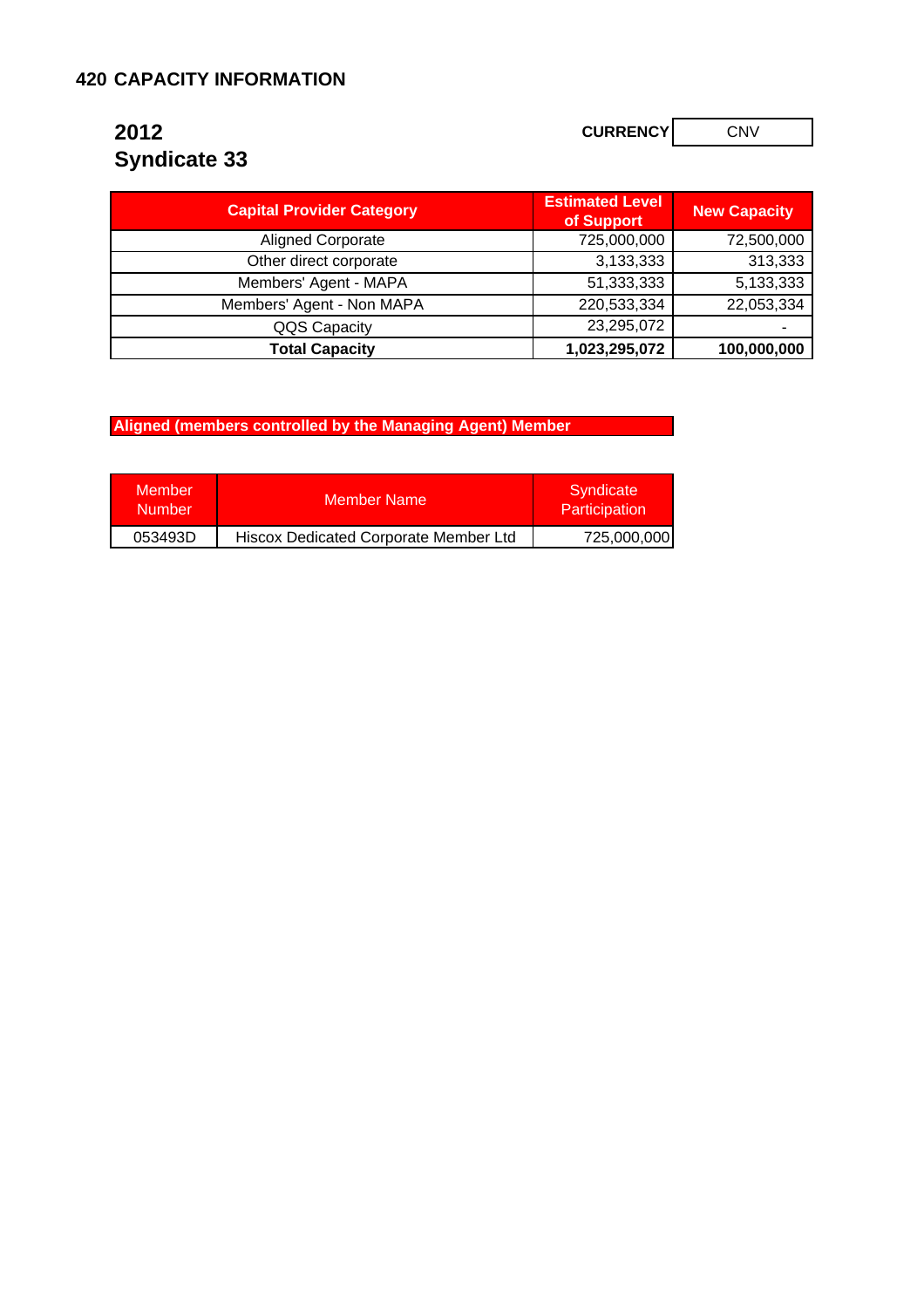#### **452 Realistic Disaster Scenarios**

## **Syndicate 33 Reporting Year of Account 2012**

**Realistic Disaster Scenario Event Gross Loss Net Loss Final Loss**Northeast Hurricane RDS (319,713,428) (70,229,052) (69,847,712) South Carolina Hurricane RDS (298,161,126) (60,935,225) (61,145,225) Miami-Dade Hurricane RDS (328,205,316) (64,385,239) (63,993,046) Pinellas Hurricane RDS (405,749,320) (78,439,562) (75,455,437) Gulf of Mexico Hurricane RDS (367,741,034) (76,939,827) (75,544,234) European Windstorm RDS (166,590,476) (74,829,437) (71,122,735) Japanese Typhoon RDS (76,484,700) (54,249,848) (51,013,907) UK Flood RDSS (95,670,696)| (59,267,077)| (55,950,214) Los Angeles Earthquake RDS (300,186,300) (62,707,548) (62,280,760) San Francisco Earthquake RDS (313,819,182) (60,200,295) (59,441,272) New Madrid Earthquake RDS (139,283,404) (32,777,517) (29,978,374) Japanese Earthquake RDS (165,040,844) (72,312,055) (77,228,775) Terrorism RDS - Exchange Place Event (International) (128,062,226) (53,313,150) (52,504,012) Terrorism RDS - Rockefeller Event (International) (178,573,563) (66,009,754) (65,200,616) Alternative Scenario A - British Colombia (293,562,121) (114,751,192) (119,152,419) Alternative Scenario B - Quebec (38,194,031) (28,117,661) (26,439,376) Marine Event (1) Collision (80,843,940) (23,265,815) (29,248,940) Marine Event (1) Cruise Liner (104,278,437) (46,700,312) (50,282,930) Major Complex Loss (97,092,333) (34,767,168) (39,328,188) Aviation Collision (46,485,084) (44,709,876) (43,776,046) Satellite Risk (Proton Flare) (10,084,958) (6,268,167) (6,268,167) Satellite Risk (Generic Defect) (24,222,144) (15,474,210) (15,474,210) Liability Risk - A & E - Failure of Project (7,768,399) (7,768,399) (7,768,399) Political Risk (1) China (50,872,500) (50,872,500) (50,872,500) Political Risk (2) Iran (13,939,812) (13,939,812) (13,939,812) Political Risk (3) South America (15,569,869) (15,569,869) (15,569,869) Political Risk (4) Turkey (13,794,491) (13,794,491) (13,794,491) Political Risk (5) Russia (41,575,267) (41,575,267) (41,575,267)

**CURRENCY**

**CNV**